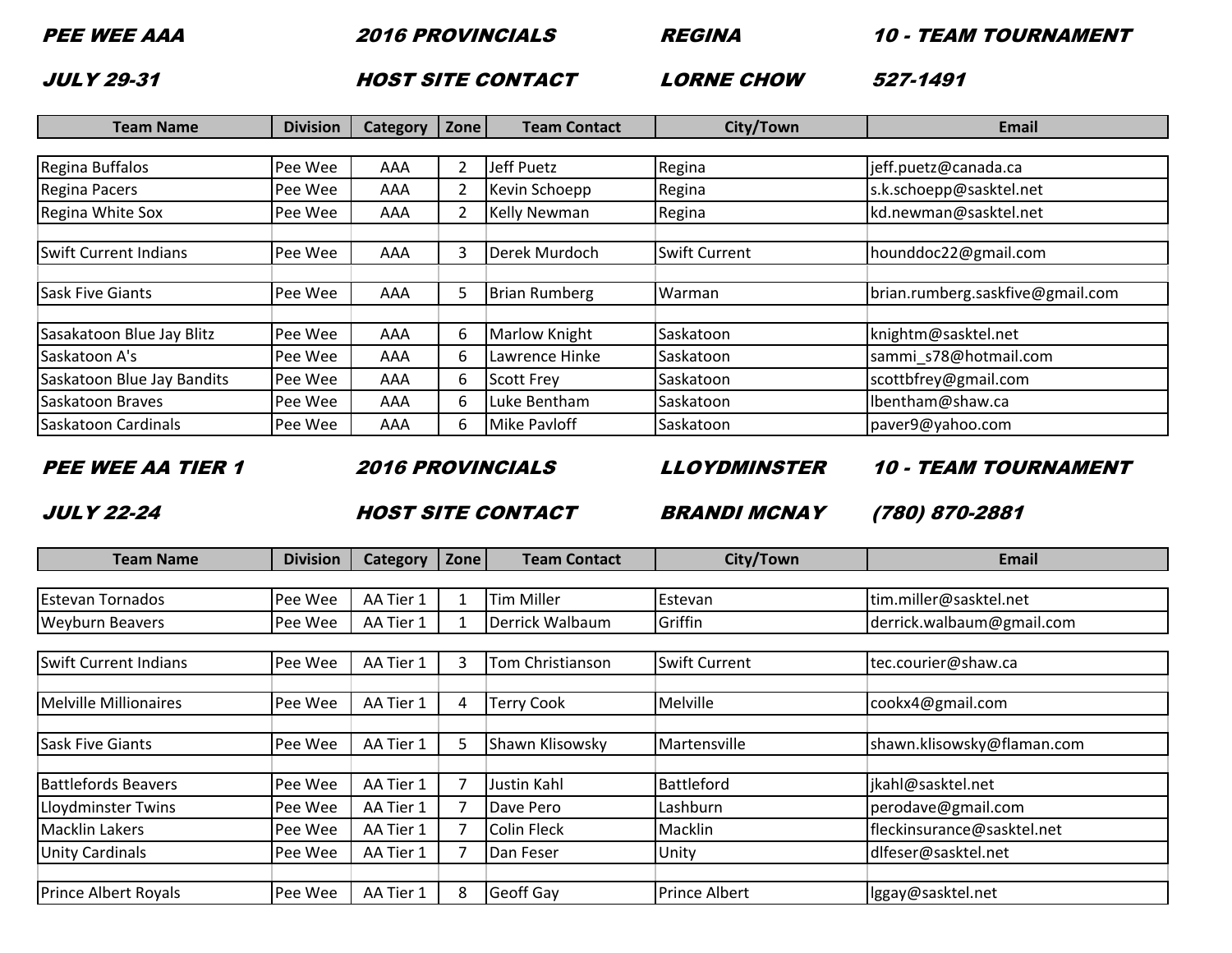PEE WEE AA TIER 2 2016 PROVINCIALSKINDERSLEY

8 - TEAM TOURNAMENT

JULY 15-17

The State of the State of the Second Hills and Second Hills and Second Hills and Hills and Hills and Hills and Hills and Hills and Hills and Hills and Hills and Hills and Hills and Hills and Hills and Hills and Hills and H

**BLAIN HILBIG** 463-0019

| <b>Team Name</b>                              | <b>Division</b> | <b>Category</b>         | Zone | <b>Team Contact</b>     | City/Town               | Email                              |
|-----------------------------------------------|-----------------|-------------------------|------|-------------------------|-------------------------|------------------------------------|
|                                               |                 |                         |      |                         |                         |                                    |
| <b>White Butte Broncos</b>                    | Pee Wee         | AA Tier 2               |      | Rob Cherepuschak        | <b>Pilot Butte</b>      | robcherepuschak@hotmail.com        |
| Regina Pacers                                 | Pee Wee         | AA Tier 2               | 2    | John Aston              | Regina                  | j.aston@atob.ca                    |
| <b>Yorkton Cardinals</b>                      | Pee Wee         | AA Tier 2               | 4    | Tom Courville           | Yorkton                 | courville.th@sasktel.net           |
| Sask Five Giants                              | Pee Wee         | AA Tier 2               | 5    | Allan Zimmer            | Langham                 | doreen.zimmer@xplornet.ca          |
| Southey Eagles                                | Pee Wee         | AA Tier 2               | 5    | Donna Schmidt           | Southey                 | schmidtfarms@sasktel.net           |
| Saskatoon Blue Jay Dirt Devils                | Pee Wee         | AA Tier 2               | 6    | <b>Geordy McCaffrey</b> | Saskatoon               | j.mccaffrey@sasktel.net            |
| Dinsmore Dynamos                              | Pee Wee         | AA Tier 2               |      | Cody Arntsen            | Dinsmore                | scarntsen@sasktel.net              |
| Kindersley Royals                             | Pee Wee         | AA Tier 2               |      | <b>Blain Hilbig</b>     | Kindersley              | blain.hilbig@sunwestsd.ca          |
| <b>PEE WEE AA TIER 3</b>                      |                 | <b>2016 PROVINCIALS</b> |      |                         | <i><b>SASKATOON</b></i> | <i><b>10 - TEAM TOURNAMENT</b></i> |
| <b>JULY 15-17</b><br><b>HOST SITE CONTACT</b> |                 |                         |      |                         | <b>GEOFF HUGHES</b>     | 227-2139                           |

| <b>Team Name</b>           | <b>Division</b> | <b>Category</b> | Zone | <b>Team Contact</b>   | City/Town         | Email                          |
|----------------------------|-----------------|-----------------|------|-----------------------|-------------------|--------------------------------|
|                            |                 |                 |      |                       |                   |                                |
| <b>White Butte Broncos</b> | Pee Wee         | AA Tier 3       |      | <b>Greg Huculak</b>   | Pilot Butte       | gphuculak@sasktel.net          |
|                            |                 |                 |      |                       |                   |                                |
| <b>Regina White Sox</b>    | Pee Wee         | AA Tier 3       | 2    | Steve Sombach         | Regina            | ssombach@outlook.com           |
| Humboldt Dodgers           | Pee Wee         | AA Tier 3       | 5    | David Mortensen       | Humboldt          | mort53@sasktel.net             |
| Muenster Red Sox           | Pee Wee         | AA Tier 3       | 5    | Darren Varga          | Muenster          | canworlddistributors@gmail.com |
|                            |                 |                 |      |                       |                   |                                |
| Saskatoon A's              | Pee Wee         | AA Tier 3       | 6    | Mike Courchaine       | Saskatoon         | mikey48@outlook.com            |
| Saskatoon Blue Jay Bandits | Pee Wee         | AA Tier 3       | 6    | Bobbi-Lynn Berezowski | Saskatoon         | bobbilynn.jeff@sasktel.net     |
| Saskatoon Toon Town Braves | Pee Wee         | AA Tier 3       | 6    | Mike Prychak          | <b>Saskatoon</b>  | mcprychak@sasktel.net          |
|                            |                 |                 |      |                       |                   |                                |
| LaRonge Hooks              | Pee Wee         | AA Tier 3       | 8    | <b>Mike Clark</b>     | LaRonge           | mikeclark9@hotmail.com         |
| <b>Melfort Selects</b>     | Pee Wee         | AA Tier 3       | 8    | <b>Trevor Wiebe</b>   | Gronlid           | trevor@northlandmelfort.com    |
| North East Expos           | Pee Wee         | AA Tier 3       | 8    | <b>Eric Morin</b>     | <b>Hudson Bay</b> | ericmorin@sasktel.net          |